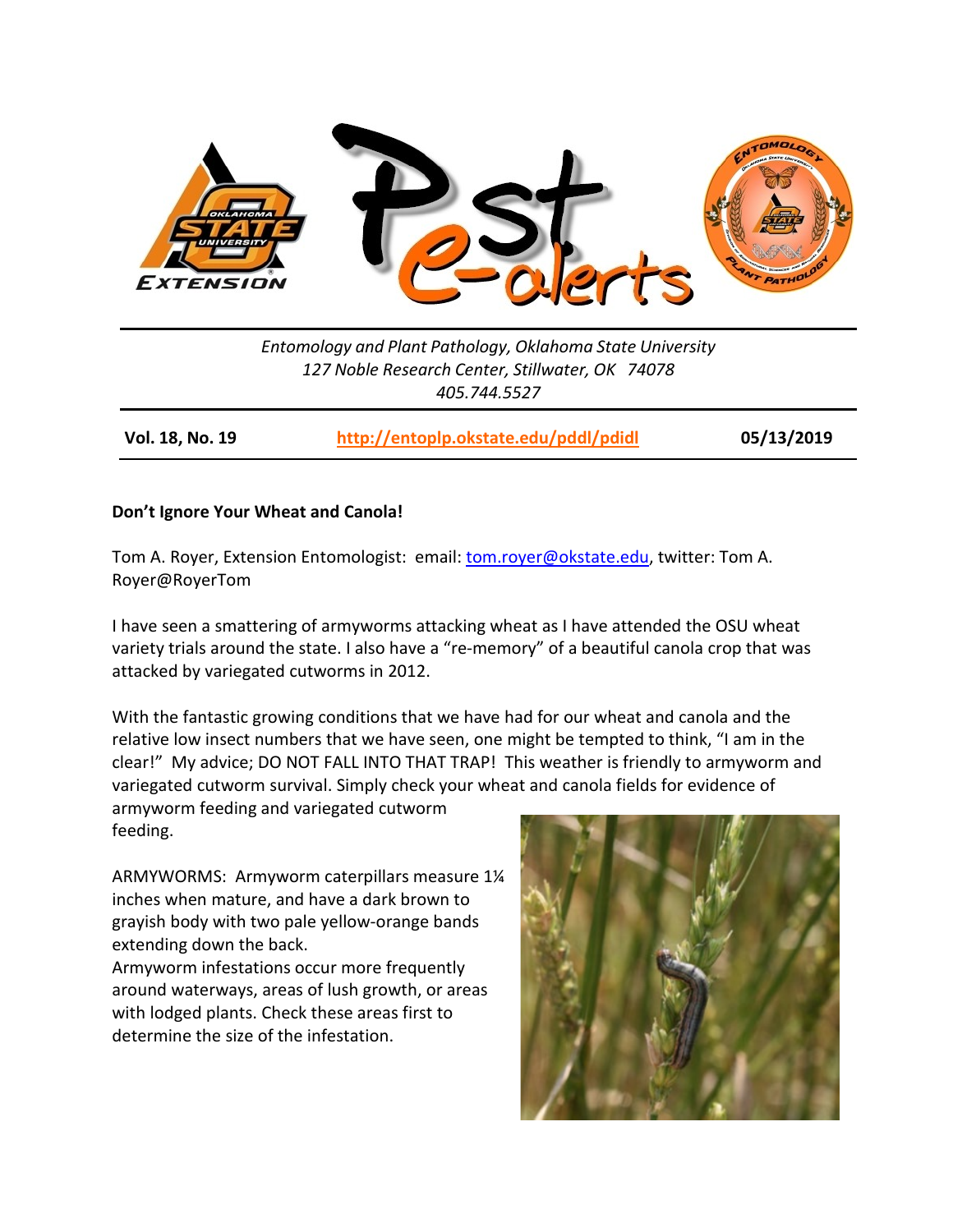f you find leaves with ragged margins that have been chewed and or "frass" i.e. the excrement from armyworm caterpillars, around the base of wheat stems, look for armyworms.

Scout for armyworms, at 5 or more locations looking for "curled up worms". Armyworm caterpillars tend to feed at night, so a good strategy is to bring a flashlight and look at fields after dusk when they are feeding up on the plant stems. The suggested treatment threshold for armyworms is 4-5 unparasitized caterpillars per linear foot of row.





The suggested treatment threshold for armyworms is 4-5 unparasitized caterpillars per linear foot of row.

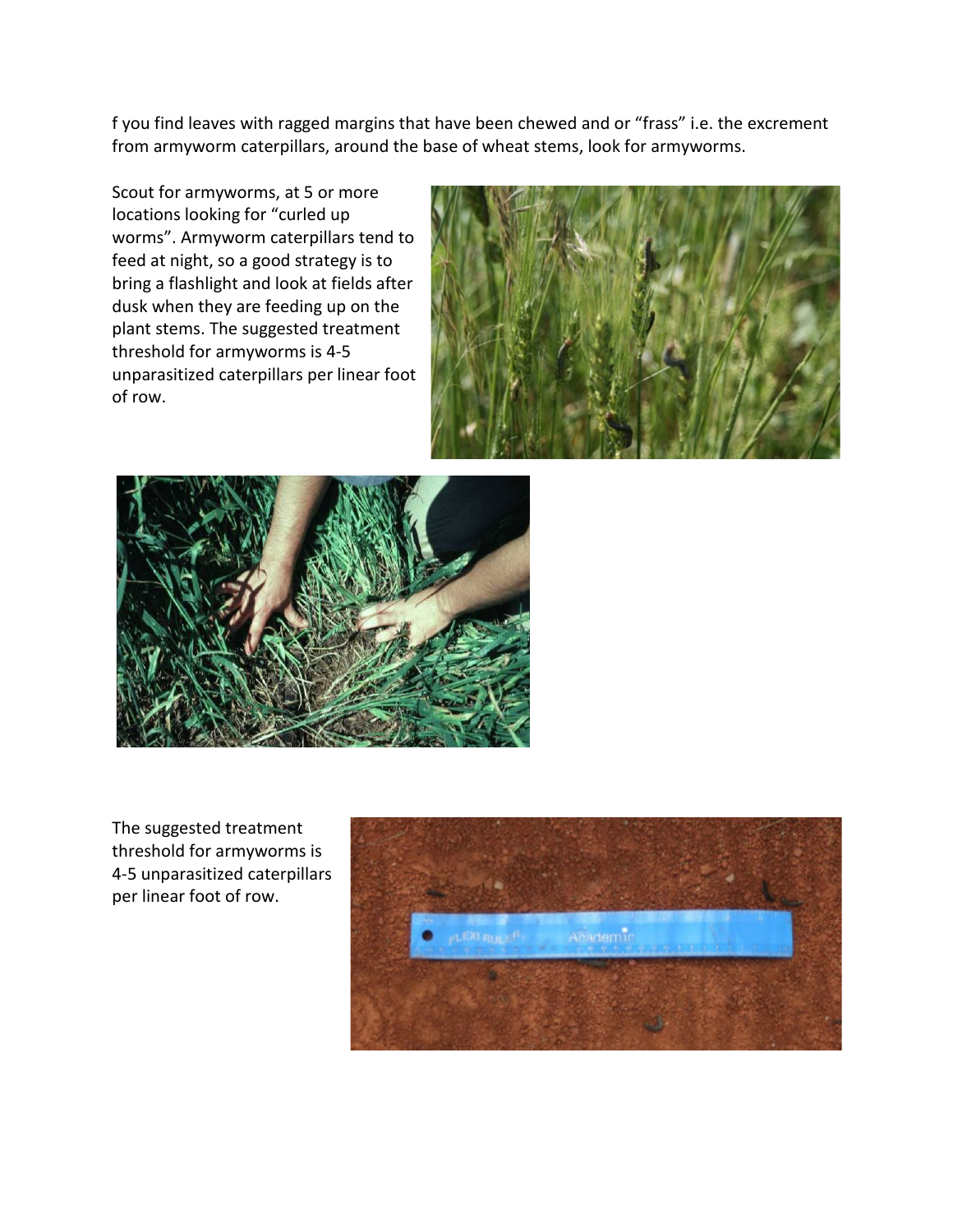**VARIEGATED CUTWORMS:** The variegated cutworm caterpillar has 4 to 7 diamond shaped white/yellow spots on the top center of their back. They will literally climb up the canola plant and feed on the developing pods, cleaning out the seeds within them and stripping the green material from the raceme. Look for damage signs (damaged pods) as well as the caterpillars themselves.







They prefer to feed at night and hide underneath leaf material and dirt clods during the day.